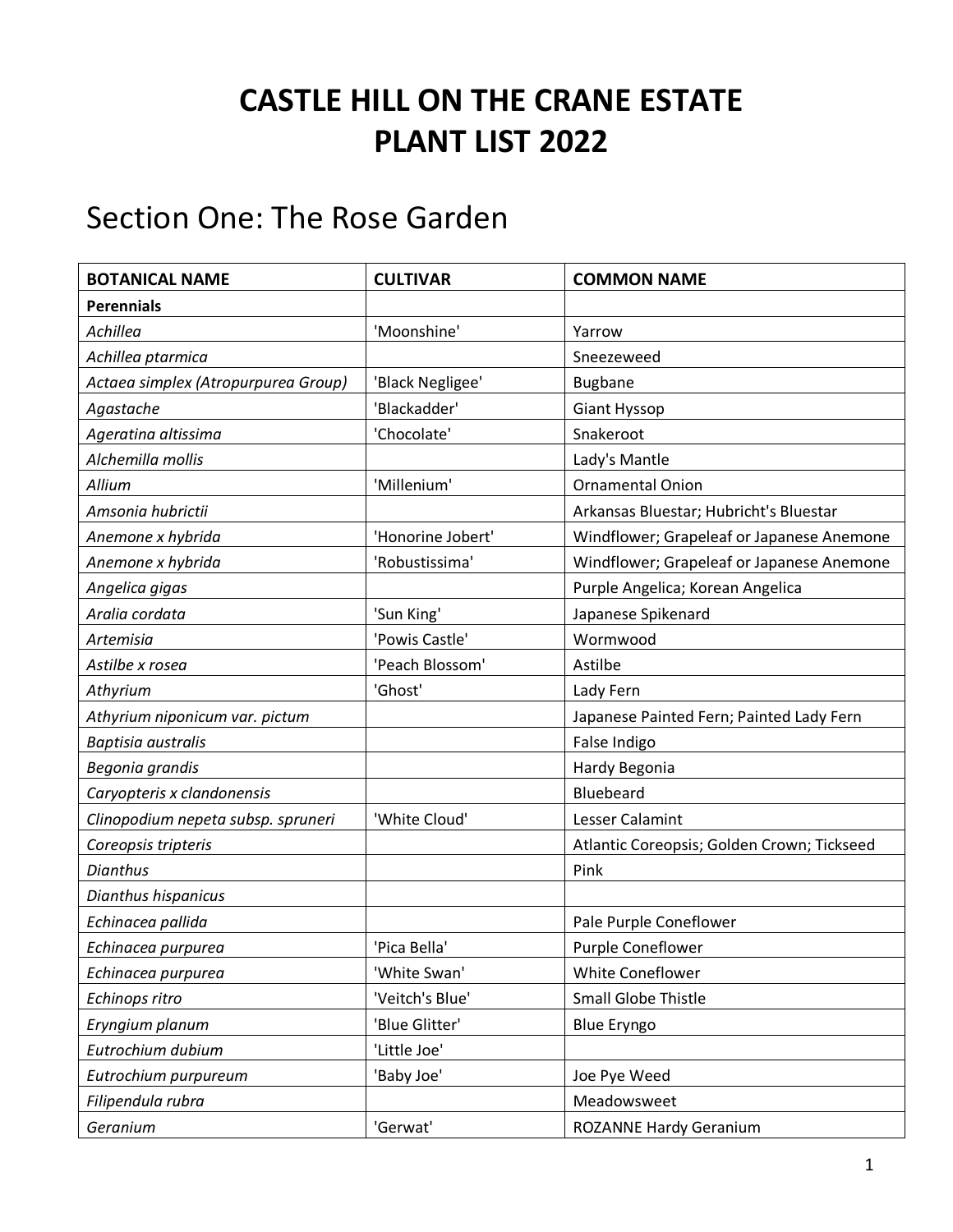| Goniolimon tataricum OR Limonium     |                   |                                     |
|--------------------------------------|-------------------|-------------------------------------|
| platyphyllum                         |                   | <b>Statice</b><br>Hellebores        |
| Helleborus                           |                   |                                     |
| Hemerocallis                         |                   | Daylily                             |
| Heuchera villosa                     | 'Bronze Wave'     | Coralbells                          |
| Hosta                                |                   | Hosta; Plantain Lilies              |
| Hosta                                | 'Big Momma'       | Hosta; Plantain Lilies              |
| Iris                                 | 'Immortality'     | <b>Tall Bearded Iris</b>            |
| Iris foetidissima                    | Variegata'        |                                     |
| Iris tectorum                        |                   | Japanese Roof Iris                  |
| Kirengeshoma palmata                 |                   | <b>Yellow Waxbells</b>              |
| Kniphofia triangularlis (galpinii)   |                   | <b>Red Hot Poker</b>                |
| Lavandula x intermedia               | 'Niko'            | PHENOMENAL Lavendar                 |
| Lilium                               | 'Casa Blanca'     | Lily                                |
| Lilium                               | 'Conca d'Or'      | Lily                                |
| Lilium                               | 'Silk Road'       | Lily                                |
| Lysimachia punctata                  | Alexander'        |                                     |
| Monarda                              | 'Raspberry Wine'  | <b>Bee Balm</b>                     |
| Nepeta                               | 'Early Bird'      | Catmint                             |
| Nepeta racemosa                      | 'Walker's Low'    | Catmint                             |
| Origanum                             | 'Rosenkuppel'     | Oregano                             |
| Panicum virgatum                     | 'Heavy Metal'     | <b>Switch Grass</b>                 |
| Papaver somniferum                   | 'Lauren's Grape   | Poppy                               |
| Phlox paniculata                     | 'David'           | <b>Garden Phlox</b>                 |
| Phlox subulata                       |                   | <b>Moss Phlox</b>                   |
| Pimpinella major                     | Rosea'            |                                     |
| Rudbeckia laciniata                  | 'Herbstsonne'     | <b>Black-eyed Susan</b>             |
| Rudbeckia maxima                     |                   | Great Coneflower; Cabbage Conefower |
| Salvia                               | 'Filigran'        | <b>Russian Sage</b>                 |
| Salvia nemorosa                      | 'Caradonna'       | Woodland Sage; Balkan Clary         |
| Salvia officinalis                   | 'Berggarten'      | Sage                                |
| Sanguisorba                          | 'Tanna'           | <b>Burnet</b>                       |
| Sanguisorba tenuifolia var. purpurea |                   | Siberian Burnet                     |
| Senna hebecarpa                      |                   | Wild Senna                          |
| Stachys byzantia                     | 'Big Ears'        | Lamb's Ear                          |
| Symphyotrichum laeve                 | 'Blue Bird'       | Michaelmas Daisy; Smooth Aster      |
| Symphyotrichum lateriflorum          | 'Lady In Black'   | Calico Aster                        |
| Thalictrum                           | 'Black Stockings' | Meadow Rue                          |
| <b>Tricyrtis</b>                     |                   | <b>Toad Lily</b>                    |
| Verbascum chaixii                    | 'Wedding Candles' | Nettle-leaved Mullein               |
|                                      |                   |                                     |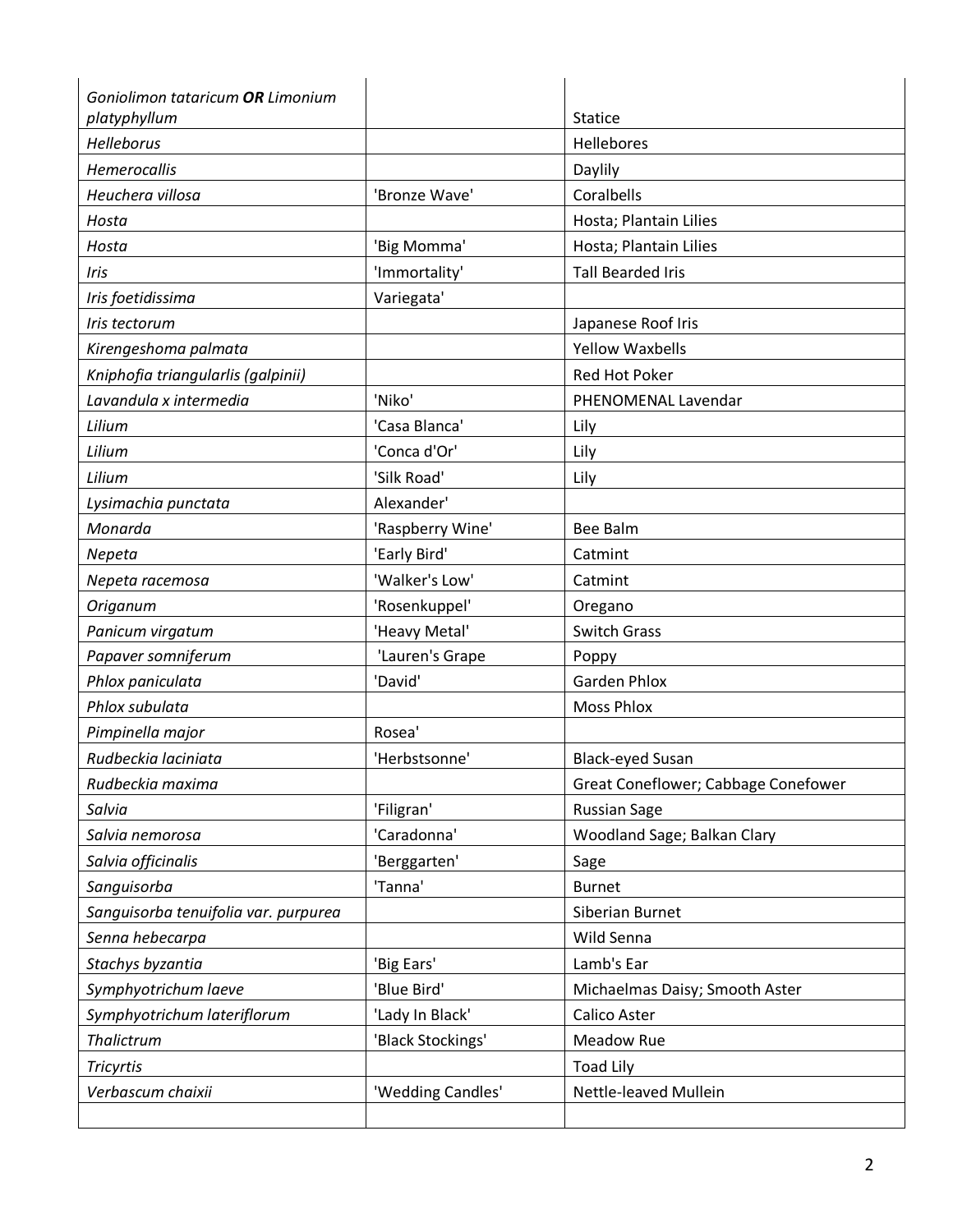| <b>Distinctive Annuals &amp; Tender</b><br><b>Perennials</b> |                                |                                                |
|--------------------------------------------------------------|--------------------------------|------------------------------------------------|
| Abelmoschus manihot                                          |                                | <b>Edible Hibiscus</b>                         |
| Artemesia                                                    | 'Powis Castle'                 | Wormwood                                       |
| Cenchrus                                                     | 'Tift 8'                       | <b>GRACEFUL GRASSES VERTIGO Elephant Grass</b> |
| Cenchrus x cupreus                                           | 'Rubrum'                       | <b>Fountain Grass</b>                          |
| Cynara cardunculus                                           |                                | Globe Artichoke                                |
| Dahlia                                                       | 'Karma Serena'                 | Dahlia                                         |
| Dahlia                                                       | 'Midnight Moon'                | Dahlia                                         |
| Daucus carota                                                | 'Dara'                         | Carrot                                         |
| Gladiolus sp. Callianthus                                    | 'Muriela'                      | Acidanthera; Peacock Orchid                    |
| Gomphocarpus physocarpus                                     |                                | <b>Balloon Plant; Oscar</b>                    |
| Nicotiana sylvestris                                         |                                | <b>Woodland Tobacco Plant</b>                  |
| Papaver somniferum                                           | 'Lauren's Grape                | Poppy                                          |
| Plectranthus argentatus                                      |                                | Silver Spurflower                              |
| Salvia uliginosa                                             |                                | <b>Box Sage</b>                                |
| Scabiosa atropurpurea                                        | 'Black Knight'                 | <b>Pincushion Flower</b>                       |
| Verbena bonariensis                                          |                                | Purple Top; Argentine Vervain                  |
| Visnaga daucoides                                            |                                | Toothpick Plant; False Queen Anne's Lace       |
|                                                              |                                |                                                |
| <b>Shrubs</b>                                                |                                |                                                |
| Clerodendrum trichotomum                                     | 'Carnival'                     | Harlequin Glorybower, Peanut Butter Tree       |
| Cornus alba                                                  | 'Elegantissima'                | Red Twig Dogwood                               |
| Hibiscus syriacus                                            | 'Diana'                        | Rose of Sharon                                 |
| Hydrangea arborescens ssp. Radiata                           | 'Samantha'                     | Hydrangea                                      |
| Hydrangea serrata                                            | 'O Amacha Nishiki'             | Hydrangea                                      |
| Hydrangea serrata                                            | 'Tuff Stuff'                   | Hydrangea                                      |
| Sambucus nigra                                               | 'Albovariegata'                | Elderberry                                     |
| Sambucus nigra                                               | 'Purpurea'                     | Elderberry                                     |
| Vitex agnus-castus                                           |                                | <b>Chaste Tree</b>                             |
|                                                              |                                |                                                |
| <b>Roses</b>                                                 |                                |                                                |
| Rosa                                                         | Awakening'                     |                                                |
| Rosa                                                         | <b>Blanc Double de Coubert</b> |                                                |
| Rosa                                                         | Cecile Brunner                 |                                                |
| Rosa                                                         | Cecile Brunner, Climber        |                                                |
| Rosa                                                         | <b>Celine Forestier</b>        |                                                |
| Rosa                                                         | <b>Conrad Ferdinand Meyer</b>  |                                                |
| Rosa                                                         | Cornelia                       |                                                |
| Rosa                                                         | Clytemnestra                   |                                                |
| Rosa                                                         | Danae                          |                                                |
| Rosa                                                         | Frau Karl Druschki             |                                                |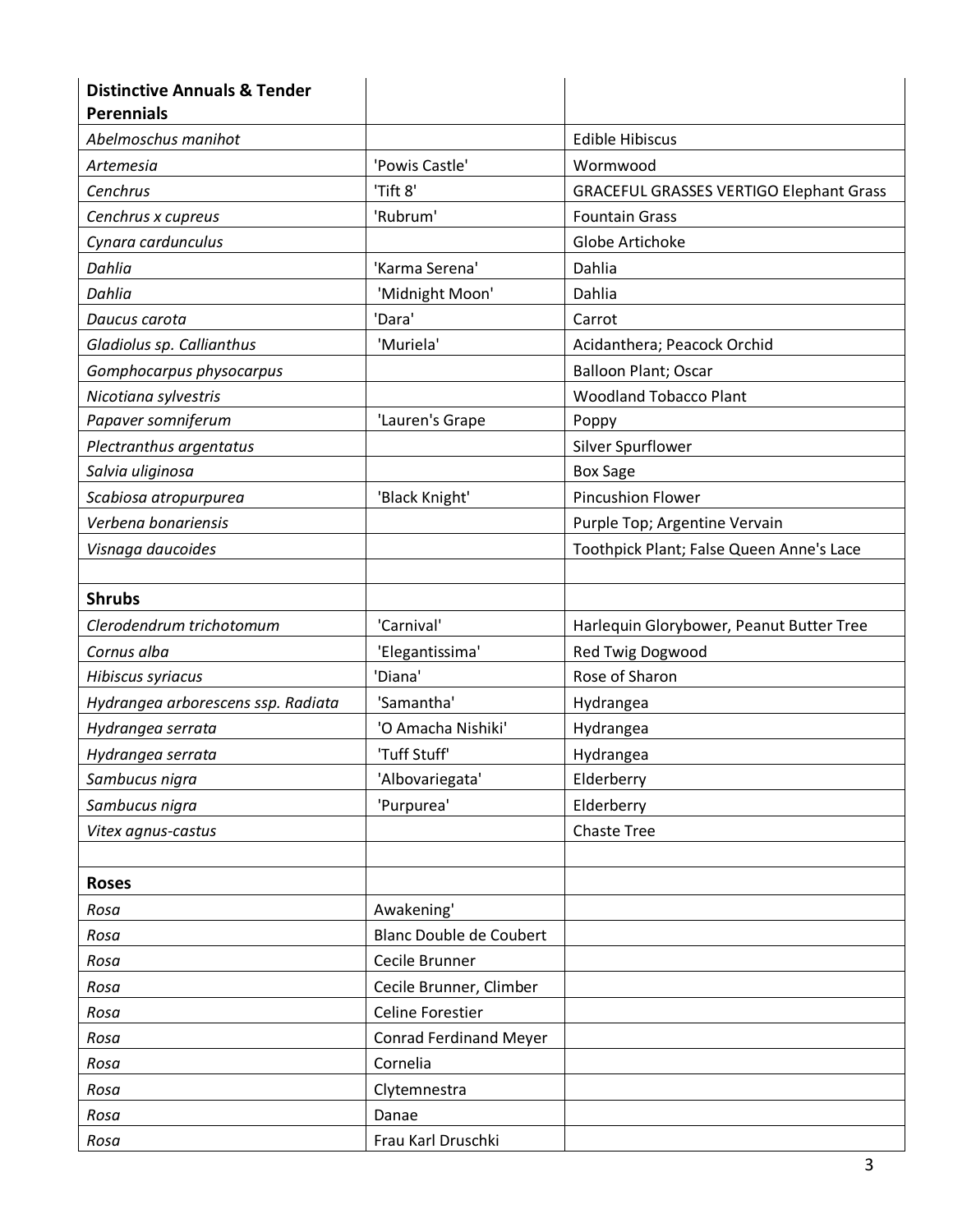| Rosa                      | Gruss an Aachen              |                                   |
|---------------------------|------------------------------|-----------------------------------|
| Rosa                      | 'HORcogjil'                  | AT LAST Shrub Rose                |
| Rosa                      | Kaiserin Auguste Viktoria    | Climbing                          |
| Rosa                      | Marie Pavie                  |                                   |
| Rosa                      | Mrs. Oakely Fischer          |                                   |
| Rosa                      | Mrs. Sam McGredy             | <b>Hybrid Tea</b>                 |
| Rosa                      | New Dawn                     |                                   |
| Rosa                      | Oso Easy Lemon Zest          | Landscape                         |
| Rosa                      | Oso Easy Mango Salsa         | Landscape                         |
| Rosa                      | Perle d'Or                   |                                   |
| Rosa                      | Reve d'Or                    |                                   |
| Rosa                      | 'Rotes Meer'                 | Purple Pavement Rugosa Rose       |
| Rosa                      | 'Schnee-Eule 'UHLensch'      | White Pavement Rugosa Rose        |
| Rosa                      | Snowbird                     | <b>Hybrid Tea</b>                 |
| Rosa                      | <b>White Dorothy Perkins</b> |                                   |
| Rosa                      | Zephirine Drouhin            |                                   |
| Rosa chinesis viridiflora |                              | Green Rose                        |
| Rosa glauca               |                              |                                   |
|                           |                              |                                   |
| <b>Clematis</b>           |                              |                                   |
| Clematis                  | Arabella                     | Virgin's Bower                    |
| Clematis                  | Asao                         | Virgin's Bower                    |
| Clematis                  | <b>Betty Corning</b>         | Virgin's Bower                    |
| <b>Clematis</b>           | <b>Blue Ravine</b>           | Virgin's Bower                    |
| Clematis                  | Harmony                      | Virgin's Bower                    |
| Clematis                  | Lady Northcliffe             | Virgin's Bower                    |
| Clematis                  | Giselle                      | Virgin's Bower                    |
| Clematis                  | Minuet                       | Virgin's Bower                    |
| Clematis                  | Princess Kate                | Virgin's Bower                    |
| Clematis                  | Rosalyn                      | Virgin's Bower                    |
| Clematis                  | <b>Sweet Summer Love</b>     | Virgin's Bower                    |
| Clematis integrifolia     | 'Psharlan'                   | Mongolian Bells Solitary Clematis |
| Clematis montana          | <b>Pink Perfection</b>       |                                   |
| Clematis paniculata       |                              | <b>Sweet Autumn Clematis</b>      |
| Clematis recta purpurea   | Serious Black'               |                                   |
| Clematis virginiana       |                              |                                   |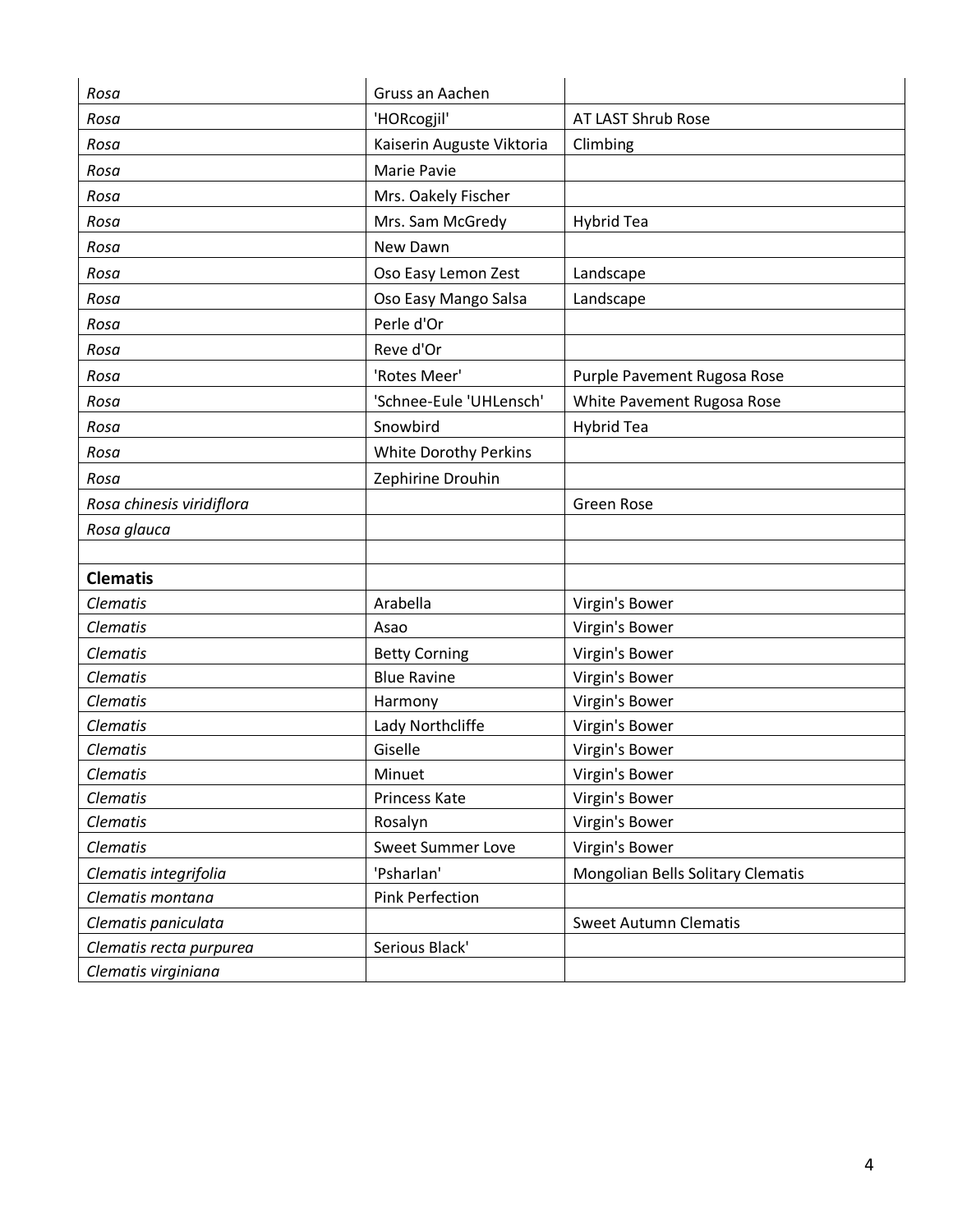## Section Two: The Italian Garden

| <b>BOTANICAL NAME</b>                | <b>CULTIVAR</b>     | <b>COMMON NAME</b>                        |
|--------------------------------------|---------------------|-------------------------------------------|
| <b>Perennials</b>                    |                     |                                           |
| Achillea                             | 'Coronation Gold'   | Yarrow                                    |
| Achillea alpina                      | 'Japanese Lace'     | Siberian Yarrow                           |
| Achillea ptarmica                    |                     | Sneezeweed                                |
| Agastache                            | 'Blackadder'        | Giant Hyssop                              |
| Agastache                            | 'Blue Fortune'      | <b>Giant Hyssop</b>                       |
| Ageratina altissima                  | 'Chocolate'         | Snakeroot                                 |
| Alchemilla mollis                    |                     | Lady's Mantle                             |
|                                      | 'Millenium'         |                                           |
| Allium                               |                     | <b>Ornamental Onion</b>                   |
| Allium                               | 'Pink Jewel'        | Broad-leaved Leek; Black Garlic           |
| Allium sphaerocephalon               |                     | Round-headed Leek                         |
| Amsonia hubrichtii                   |                     | Arkansas Bluestar; Hubricht's Bluestar    |
| Anemone x hybrida                    | 'Robustissima'      | Windflower; Grapeleaf or Japanese Anemone |
| Anemone x hybrida                    | 'Honorine Jobert'   | Windflower; Grapeleaf or Japanese Anemone |
| Artemisia                            | 'Powis Castle'      | Wormwood                                  |
| Aster tataricus                      | Jindai              | <b>Tatarian Aster</b>                     |
| Astilbe x rosea                      | 'Peach Blossom'     | Astilbe                                   |
| Baptisia australis                   |                     | False Indigo                              |
| <b>Betonica officinalis</b>          | 'Hummelo'           | Betony                                    |
| <b>Betonica officinalis</b>          | 'Pink Cotton Candy' | Betony                                    |
| Boltonia asteroides var. latisquama  | 'Snowbank'          | False Aster; False Chamomile              |
| Campanula persicifolia               | 'Telham Beauty'     | Willow Bell; Peach-leaved Bellflower      |
| Campanula poscharskyana              | 'Camgood'           | <b>Blue Waterfall Serbian Bellflower</b>  |
| Clematis integrifolia                | 'Psharlan'          | Mongolian Bells Solitary Clematis         |
| Clinopodium nepeta subsp. spruneri   | 'White Cloud'       | <b>Lesser Calamint</b>                    |
| Delphinium                           | 'Cobalt Dreams'     | New Millennium Series Larkspur            |
| Digitalis purpurea f. albiflora      |                     | Foxglove                                  |
| Echinacea pallida                    |                     | Pale Purple Coneflower                    |
| Echinacea purpurea                   | 'Pica Bella'        | Purple Coneflower                         |
| Echinacea purpurea                   | 'Rubinstern'        | Purple Coneflower                         |
| Echinacea purpurea                   | 'White Swan'        | White Coneflower                          |
| Echinops ritro                       |                     | Globe Thistle                             |
| Filipendula rubra                    | 'Venusta'           | Queen of the Prairie; Meadowsweet         |
| Galega hartlandii                    | 'Lady Wilson'       | <b>Sterile Goat's Rue</b>                 |
| Geranium x johnsonii                 | 'Johnson's Blue'    | Cranesbill                                |
| Gladiolus communis subsp. byzantinus |                     | <b>Byzantine Gladiola</b>                 |
| Hemerocallis                         | 'Hyperion'          | Daylilly                                  |
| Hylotelephium (Herbstfreude Group)   | 'Herbstfreude'      | <b>AUTUMN JOY Stonecrop</b>               |
| Iris                                 | 'Earl of Essex'     | <b>Tall Bearded Iris</b>                  |
| Iris                                 | 'Feed Back'         | <b>Tall Bearded Iris</b>                  |
| Iris                                 | 'Immortality'       | <b>Tall Bearded Iris</b>                  |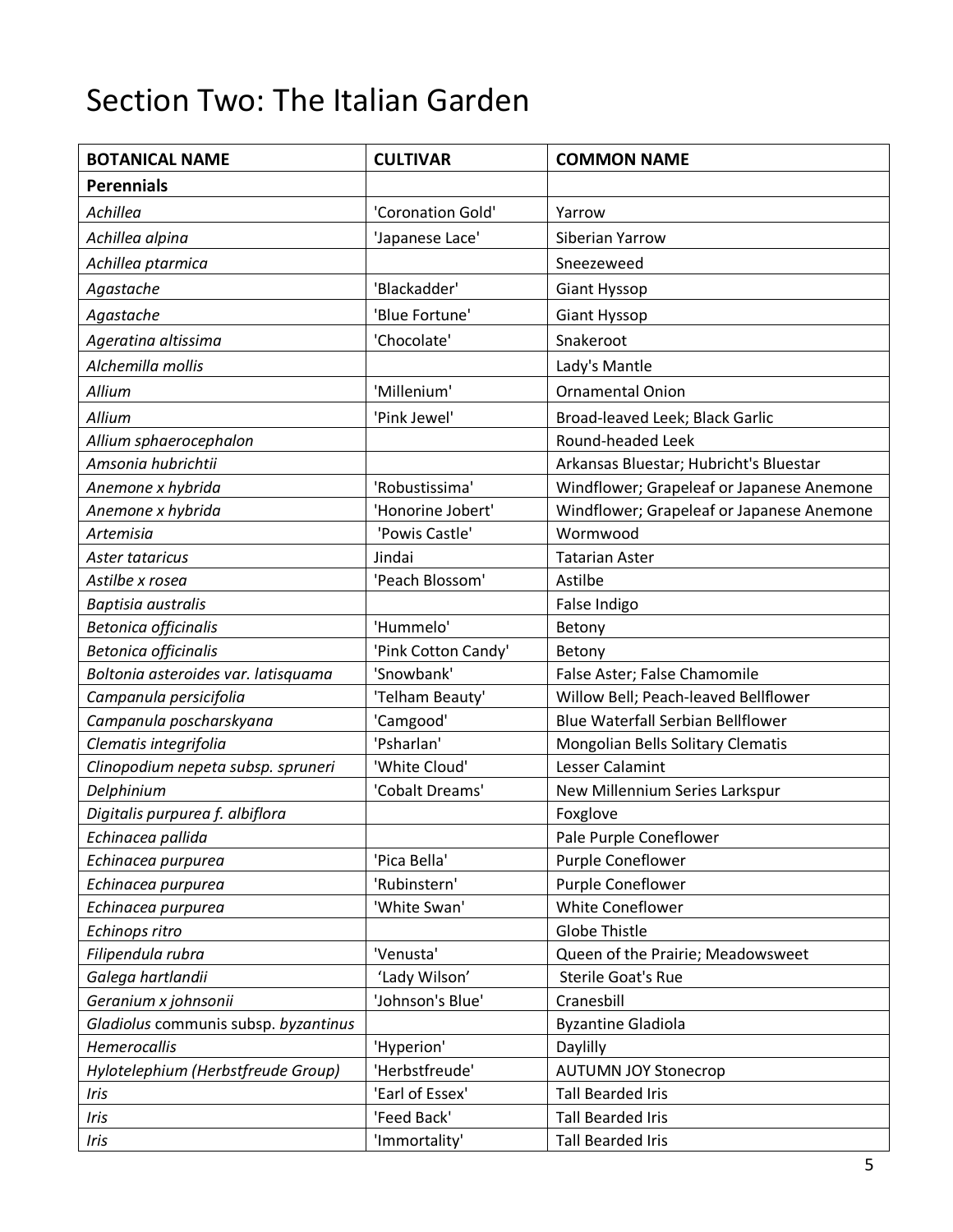| Iris                                    | 'White Swirl'        | Siberian Iris                            |
|-----------------------------------------|----------------------|------------------------------------------|
| Iris pallida                            | 'Argentea Variegata' | Dalmatian Iris                           |
| Leucanthemum x superbum                 | 'Becky'              | Shasta Daisy                             |
| Lilium                                  | 'Black Beauty'       | Oriental Lily; Japanese Tree Lily        |
| Lilium                                  | 'Muscadet'           | Oriental Lily; Japanese Tree Lily        |
| Monarda                                 | 'Marshall's Delight' | <b>Bee Balm</b>                          |
| Monarda                                 | 'Raspberry Wine'     | <b>Bee Balm</b>                          |
| Nepeta racemosa                         | 'Walker's Low'       | Catmint                                  |
| Nepeta racemosa                         | 'Novanepjun'         | Junior Walker Catmint                    |
| Origanum                                | 'Rosenkupel'         | Marjoram; Ornamental Oregano             |
| Paeonia                                 | 'Shirley Temple'     | <b>Herbaceous Peony</b>                  |
| Paeonia                                 | 'Sarah Bernhardt'    | Herbaceous Peony                         |
| Papaver somniferum                      | 'Lauren's Grape      | Poppy                                    |
| Penstemon digitalis                     | 'Pocahontas'         | <b>Beard Tongue</b>                      |
| Phlox paniculata                        | 'David'              | <b>Garden Phlox</b>                      |
| Phlox paniculata                        | 'Eva Cullum'         | <b>Garden Phlox</b>                      |
| Phlox paniculata                        | 'Robert Poore'       | <b>Garden Phlox</b>                      |
| Phlox paniculata                        | 'Shortwood'          | <b>Garden Phlox</b>                      |
| Physostegia virginiana                  | 'Miss Manners'       | <b>Obedient Plant</b>                    |
| Physostegia virginiana                  | 'Pink Manners'       | <b>Obedient Plant</b>                    |
| Salvia nemorosa                         | 'Caradonna'          | Woodland Sage; Balkan Clary              |
| Salvia officinalis                      | 'Berggarten'         | Sage                                     |
| Salvia x sylvestris                     | 'Blauhügel'          | <b>BLUE HILL Wood Sage</b>               |
| Salvia yangii                           |                      | <b>Russian Sage</b>                      |
| Scilla siberica                         |                      | Siberian Squill                          |
| Sedum                                   | 'Dazzleberry'        | Sunsparkler Stonecrop                    |
| Stachys byzantina                       | 'Big Ears'           | Lamb's Ear                               |
| Symphyotrichum laeve                    | 'Blue Bird'          | Michaelmas Daisy; Smooth Aster           |
| Symphyotrichum lateriflorum             | 'Lady In Black'      | <b>Calico Aster</b>                      |
| Symphyotrichum novi-belgii              | 'Woods Pink'         | New York Aster                           |
| Symphyotrichum oblongifolium            | 'October Skies'      | <b>Aromatic Aster</b>                    |
| Thalictrum rochebruneanum               |                      | <b>Meadow Rue</b>                        |
| Veronica longifolia                     | 'Pink Eveline'       | Speedwell; Garden Speedwell              |
| Veronica                                | 'Baby Doll'          | Speedwell                                |
| Veronicastrum virginicum                | 'Lavender Towers'    | Culver's Root                            |
|                                         |                      |                                          |
| <b>Distinctive Annuals &amp; Tender</b> |                      |                                          |
| <b>Perennials</b>                       |                      |                                          |
| Dahlia                                  | Innocence            |                                          |
| Gladiolus sp. Callianthus               | Muriela'             | Acidanthera; Peacock Orchid              |
| Visnaga daucoides                       |                      | Toothpick Plant; False Queen Anne's Lace |
|                                         |                      |                                          |
| <b>Clematis &amp; Roses</b>             |                      |                                          |
|                                         |                      |                                          |
| <b>Clematis</b>                         | Anita                | Virgin's Bower                           |
| Clematis                                | <b>Black Prince</b>  | Virgin's Bower                           |